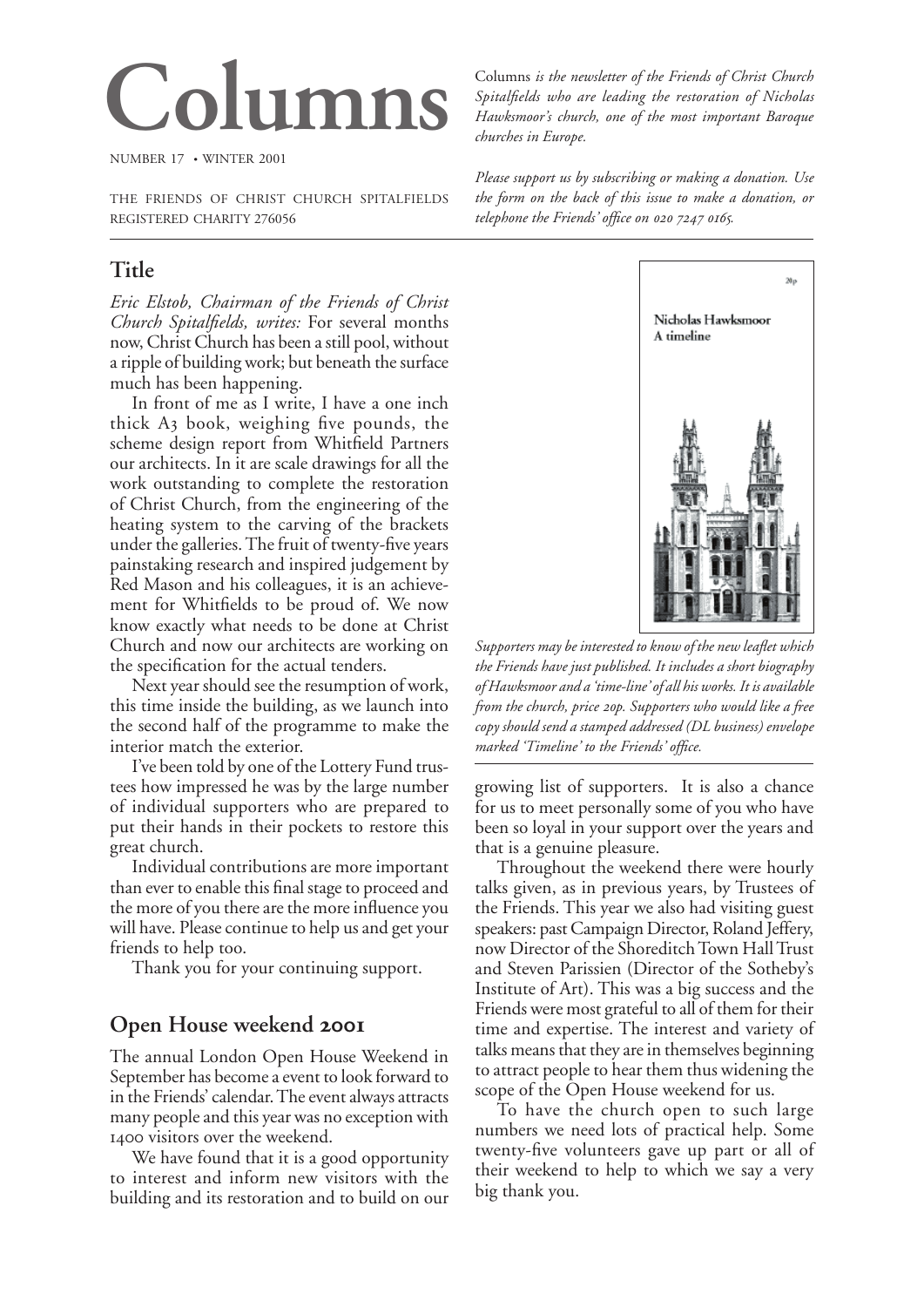## **Christmas Cards**

The Friends' Christmas Cards can be bought through the Friends' office. They are high quality cards in full colour reproduction.This year's is *Christ Church Spitalfields at Night* from the oil painting by Hugh de Wet.

 $£6.$ oo per pack post free (ten cards with envelopes).

The greeting inside reads: *With best wishes for Christmas and the New Year.*

Please send a cheque made payable to 'The Friends of Christ Church Spitalfields'.

Please note that cards will also be on sale at the Festival concerts.

# **Christmas Services at Christ Church Spitalfields**

*Sunday December: Third Sunday in Advent* 10.30 am Holy Communion 1.00-5.00 pm Christmas at Christ Church 6.30 pm Carols by Candlelight *Monday December* 5.30 pm Community Carol Service *Sunday December: Fourth Sunday in Advent* 10.30 am Morning Worship 1.00-5.00 pm Christmas at Christ Church *Monday December: Christmas Eve* 11.30pm Midnight Communion *Tuesday December: Christmas Day* 9.30 am Christmas Communion (Traditional) 10.30 am Family Christmas Celebration (45 minutes)

Sunday December and every Sunday through 2002: join us for worship at 10.30 am.

Please note that in addition, every fourth Sunday in the month there will be Holy Communion  $(1662$  Book of Common Prayer) at 8.30 am.

#### **Thank you**

The campaign to restore Christ Church relies on the support of many people. We would like to thank the following people who have recently given us support in kind:

Ashurst Morris Crisp for printing this issue of Columns and for other printed material

We are also grateful for the help with printing from Herbert Smith and Linklaters & Alliance.

We would like to thank those who come and help both in the office and at special events. We are particularly grateful to Fiona Ligonnet and Christopher Woodward who provide reliable and regular back up in the office throughout the year.

# **Personal Column**

#### *Mark Hutton*

I spent the first ten years of my life, in the 1960s, in the country, in a house on the edge of the scarp of the Chiltern Hills. Beneath the field of cow parsley and buttercups outside the windows, the panorama of the Vale of Aylesbury stretched, as it seemed in those days, almost to the very edge of my world. At a distance, on a clear day, rising up behind the plumes of smoke from the cement works at Pitstone, the dark towers of a large country house could be seen floating in this vast studded panorama. My father was wont to occasionally inform me that it was Mentmore Towers, the seat of Lord Rosebury, and Paxton's brooding mass remains one of my first memories.

We lived in Rothschild country, that corner of Hertfordshire and Buckinghamshire colonised by the great family of financiers. Apart from Mentmore there was Ascott, Pendley, Halton, Champneys and nearest Tring Park, all great houses built for various branches of the family. We lived right on the edge of one of the entrances to the Park, next to some grand Edwardian estate cottages, about a mile from the mansion itself.

The Park next to our house contained, from a time before the Rothschilds, a Georgian summerhouse and a tall stone obelisk which now stood in the darkest green Victorian landscape of straight intersecting lanes with sharp flinty surfaces, bounded by iron estate railings giving onto the hard-pressing deep woods of Yew and Beech wrapped round at intervals with Old Man's Beard. In one direction the lanes ran along the scarp and in another they dipped steeply down into the unseen sunlit parkland below.

And that was where I spent my summers, walking the lanes, and taking in all this magic landscape. It was easy to imagine the glossy horses and even glossier carriages gently plying these lanes of some long forgotten Victorian summer bringing the family for a ride round the park, or a picnic under the portico of the summerhouse. Or the shooting party coming back through the fog of an October afternoon in bowler hats and checked overcoats, the air full of cigar smoke and politics.

And what of it now? Well, the summerhouse was partly destroyed in a landslide and by vandals in the late sixties, a rushing motorway cut through the park in 1975, and the woods were robbed of their best timber by speculators. But it still is there. The deep woods survive, a little scrubbier perhaps than before. The portico of the summerhouse and the obelisk remain, and the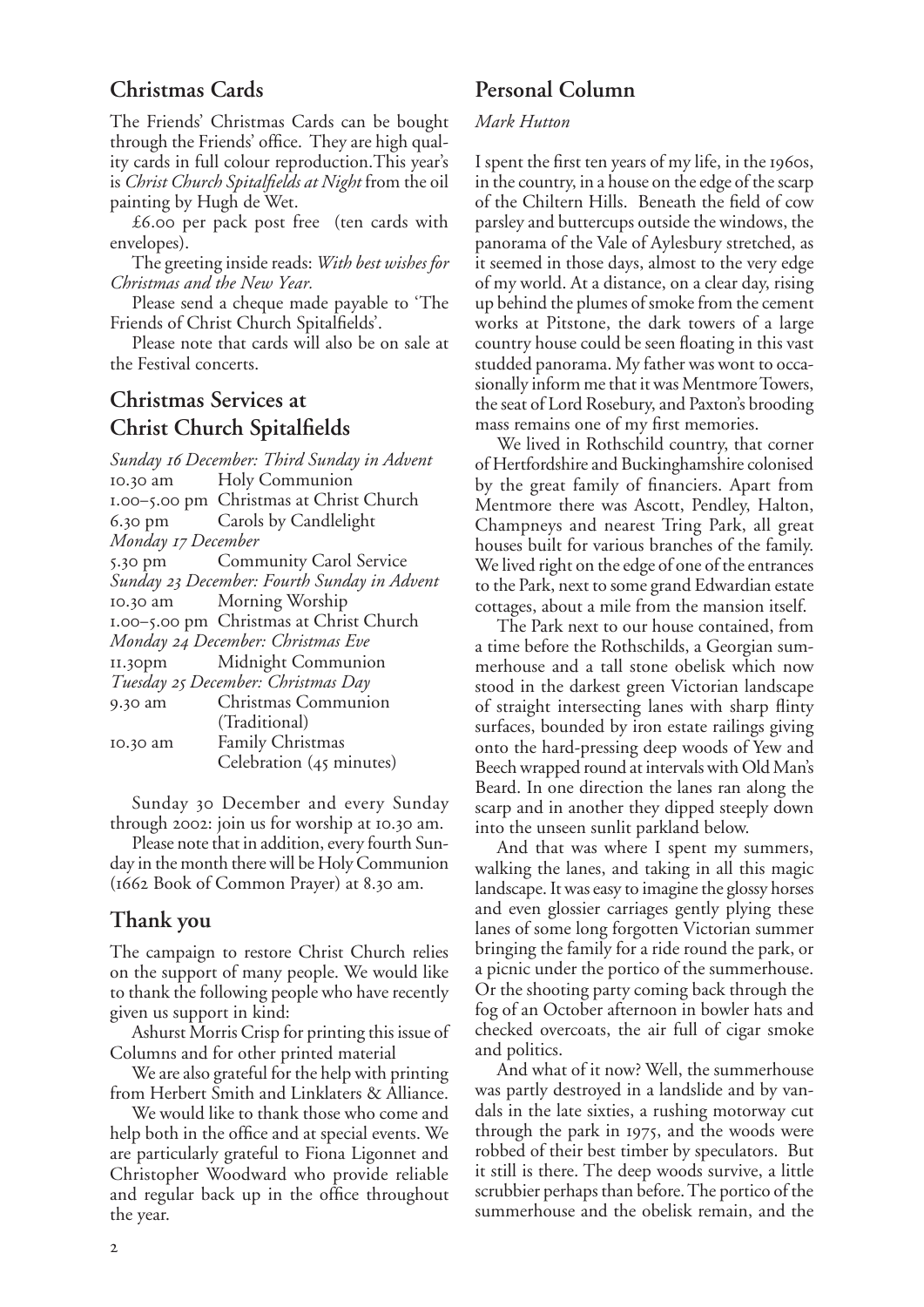flinty lanes too, a little more mossy now. The iron railings have gone and the woods are busier with walkers than before, it is run by a trust now.

But beautiful places somehow always remain, and notwithstanding the depredations of time will always affect those who will nurture them. Christ Church is like my dark woods. Magic remains magic and time is stilled. For those dark woods set me on the road that led to the dark interior of your Christ Church, and onwards.

*Mark Hutton is Team Leader for Conservation and Urban Design, London Borough of Tower Hamlets*

#### **Date for your diary**

The Friends are planning another Hawksmoor London Churches bus tour for 21 September 2002. Further details will be available in the New Year.

#### **Back up support**

The Friends office is run with a small number of staff so as to keep our overhead costs to a minimum.

Volunteers: we need volunteers for work in the office, which might include help with the mailings, and also at our special events. Please contact us if you would like to become involved. Please contact the Friends office: 020 7247 0165.

#### **Recent gifts**

Mrs J Rattenbury Michael Remington John S Ricketts E A Robbins Mrs J M Roberts Mr & Mrs Bob Schwartz

The Friends are grateful to the many individuals and organisations who are giving with such generosity to the Restoration Appeal. We value donations large and small. We would like to thank the following for their recent donations, and those who prefer to remain anonymous.

**Gifts of between £50 and £100** anon Mr & Mrs AJL Day Georgina Dobree M A Evans R A Furniss S J Hollas Philip G Hooker Dr D P Howlett Inscape Fine Art Tours Eleanor Jones S Le Marechal Michael Manser\* H Mathews\* Mrs H C McWilliam Nicholas Monck Dr C W A Murray William Palin M J F Pearce\*

Celia Maxwell Scott Brian D Smith Richard Smith Kim Steele R Thomson G H B Tregear Robin Vousden Mr & Mrs M E Vulliez Sir Martin Wedgwood Prof P C Wilkinson Mr & Mrs A P Williams Rev Anthony C Winter **Gifts of between £100 and £200**

anon Mr & Mrs Nicholas Aebi Artemis Trust Mr & Mrs L Barbour The Byrne Charitable Trust\* Crossley, R T, Mr DIBS Charitable Trust Dr Sylvia Fenton Martin L Gordon Peter T Higgins II McCorquodale Charitable Trust

## **Christmas Festival 13-21 December**

*Jonathan Dove, Artistic director of Spitalfields Festival writes:* Our sixth Winter Festival offers you the best way of celebrating Christmas or of escaping from it for a while. Come and lose yourself in the music-making of the finest choirs and instrumentalists, and enjoy music ranging across the centuries, from the sublime to the toe-tappingly cheerful. Two of our concerts are dedicated to the work of two twentieth-century masters: the extraordinary mystical vision of Messiaen, and Britten, who died twenty-five years ago, whose inspiration was so often expressed in song. As always, there are also chances to hear the sound of your own voice resonating in the hauntingly beautiful spaces of Christ Church. We look forward to seeing you.

For full event listings see the web-site www. spitalfieldsfestival.org.uk or call the Festival Hotline on  $02073770287$  for a free leaflet and to book tickets. Concerts do sell out fast, so book early to avoid disappointment.

#### **Programme**

Thursday 13 December, 6.30 pm: European Union Baroque Orchestra, conductor Andrew Manze Friday 14 December, 6.30 pm: English Voices choir, conductor Timothy Brown Monday 17 December, 5.30 pm: Community Carol Service Tuesday 18 December, 6.30 pm: Choir of Trinity College, Cambridge, conductor Richard Marlow Wednesday 19 December, 1.05pm at Bishopsgate Institute: Sing for your lunch Wednesday 19 December, 6.30 pm: Allcomers Thursday 20 December, 6.30 pm: Peter Donohoe & Martin Roscoe perform Messiaen as a piano duo Friday 21 December, 6.30pm: City Chamber Choir, including

audience participation. Mrs Pauline Pinder

Alicia Stewart

**Gifts of £** Sir Peter Cazalet G A Collens Polhill Communications

**Gifts of £** Eleanor Murray Allan Murray-Jones

Gifts of between £**1000** and £2,500 Cazenove & Co

Peter Lerwill Henderson Smaller Companies Investment Trust plc\* Norton Rose Slaughter & May Peter Stormonth Darling

**Gift of £** anon

\*for the Richard Bridge Organ Ap-